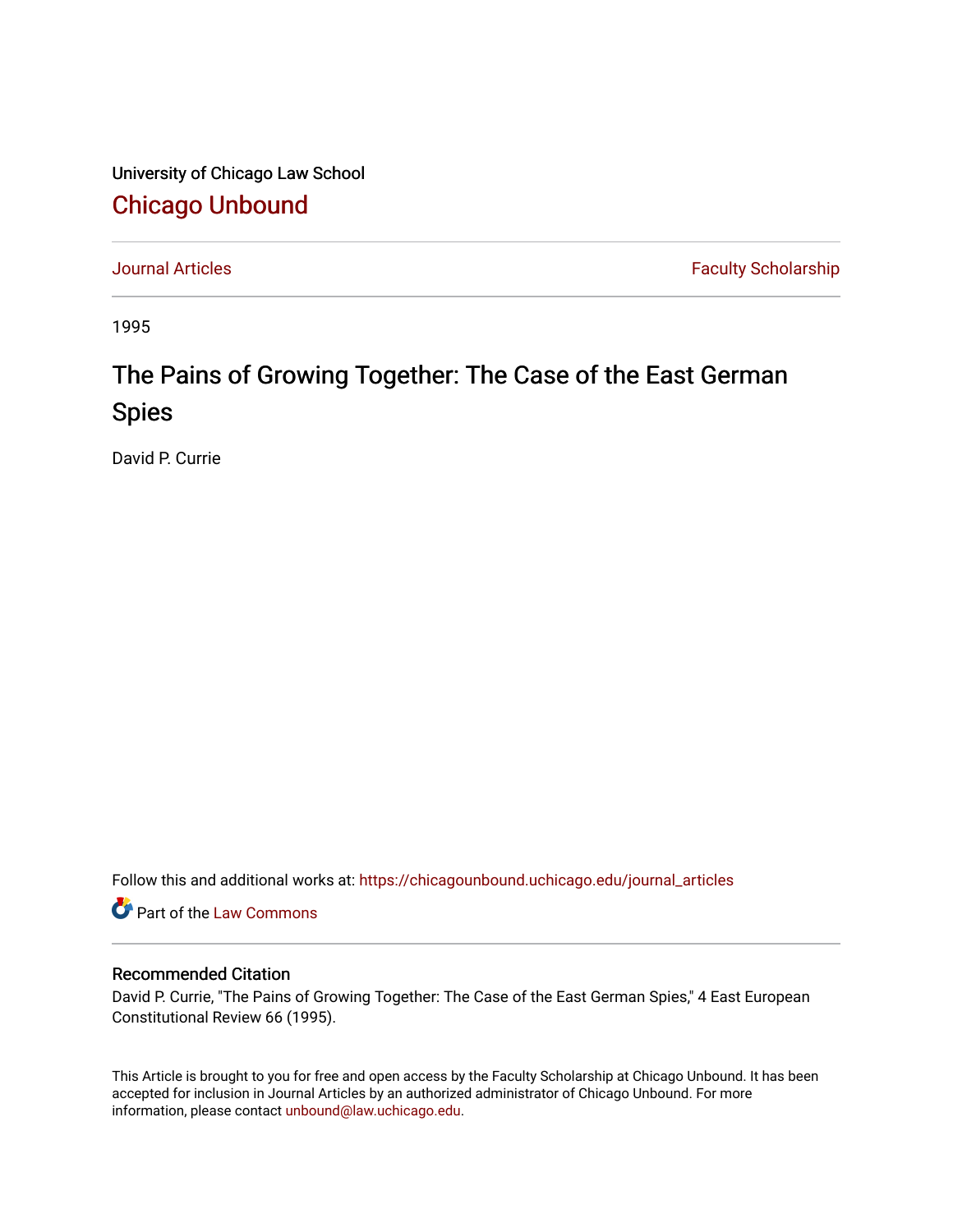## **The Pains of Growing Together: The Case of the East-German Spies** *David P Currie*

Spying is a hoary and equivocal profession. The ancient Egyptians developed a sophisticated system of espionage; a Chinese treatise devoted an entire chapter to the subject as early as 500 BC. Nathan Hale became a hero in the United States by spying on the British during the Revolutionary War, and the British hanged him unceremoniously without trial. Just a few weeks ago the German Constitutional Court was called upon to decide what to do about spies when the countries for and against which they had worked became a single nation.<sup>1</sup>

The political branches of the Federal Republic had given a dear answer. Klaus Kinkel, who had directed espionage activities against East Germany, became foreign minister. Markus Wolf, who had engaged in similar activities against the West, was tried for and convicted of treason.<sup>2</sup>

The West, after all, won the Cold War.

The Constitutional Court saw it differently and reversed the convictions of several high-ranking intelligence officers of the former East German regime on constitutional grounds.

If former adversaries are to live together in harmony, there is much to be said at the policy level for forgiving past offenses.3 After the Civil War, President Andrew Johnson issued a general amnesty for those who had made war against the United States, including Jefferson Davis, president of the so-called Confederate States of America, who had been indicted for treason.4 But as both the majority and the dissenters in the German decision pointed out, the negotiators of the Unification Treaty and the Parliament of the reunited nation had decisively rejected pleas for amnesty for East German spies,<sup>5</sup> and it was not so easy to find such a requirement in the Constitution.

One is reminded, of course, of Nurnberg. Allied trials of Nazi officials for alleged war crimes were widely criticized as ex post facto, and Art. 1032 of the

German Basic Law provides in no uncertain terms that **"an** act may be punished only if it was defined by law as a criminal offense before the act was committed."6 But the Court rightly rejected any suggestion that punishment of East German spies offended the ex post facto provision; spying against West Germany had always been a crime under West German law, even if the offender never left East Germany.7

Nor did the Court conclude that spying was such a respectable business that, like birdwatching, its penalization inherently offended the constitutional principle that punishment may be inflicted only when the offender is guilty of some moral wrong *(Schuldprinzip).8* Prohibiting espionage, the opinion conceded, served to promote the overriding interest in protecting the free democratic order of the Federal Republic, which alone made possible the enjoyment of fundamental rights.<sup>9</sup> The same considerations, the Court said, justified extending punishment generally to those who caused injury to West Germany by directing espionage activities from outside its borders-which as the Court added was fully consonant with standard principles of international law.<sup>10</sup>

The Constitutional Court did not hold, as had one of the courts below,<sup>11</sup> that punishing East German but not West German spies offended the equality principle of Art. 3.1 of the Basic Law.<sup>12</sup> That was certainly a plausible argument. Once Germany became a single country, it was not clear why it was any more reprehensible to have spied for one of its component parts than for the other.<sup>13</sup> For the Court the decisive fact was that the Federal Republic had survived and the Democratic Republic had not: It was perfectly reasonable not to prosecute one's own spies.<sup>14</sup>

Article 25 of the Basic Law makes international law a part of German law and gives it precedence over domestic statutes, but the Court explicitly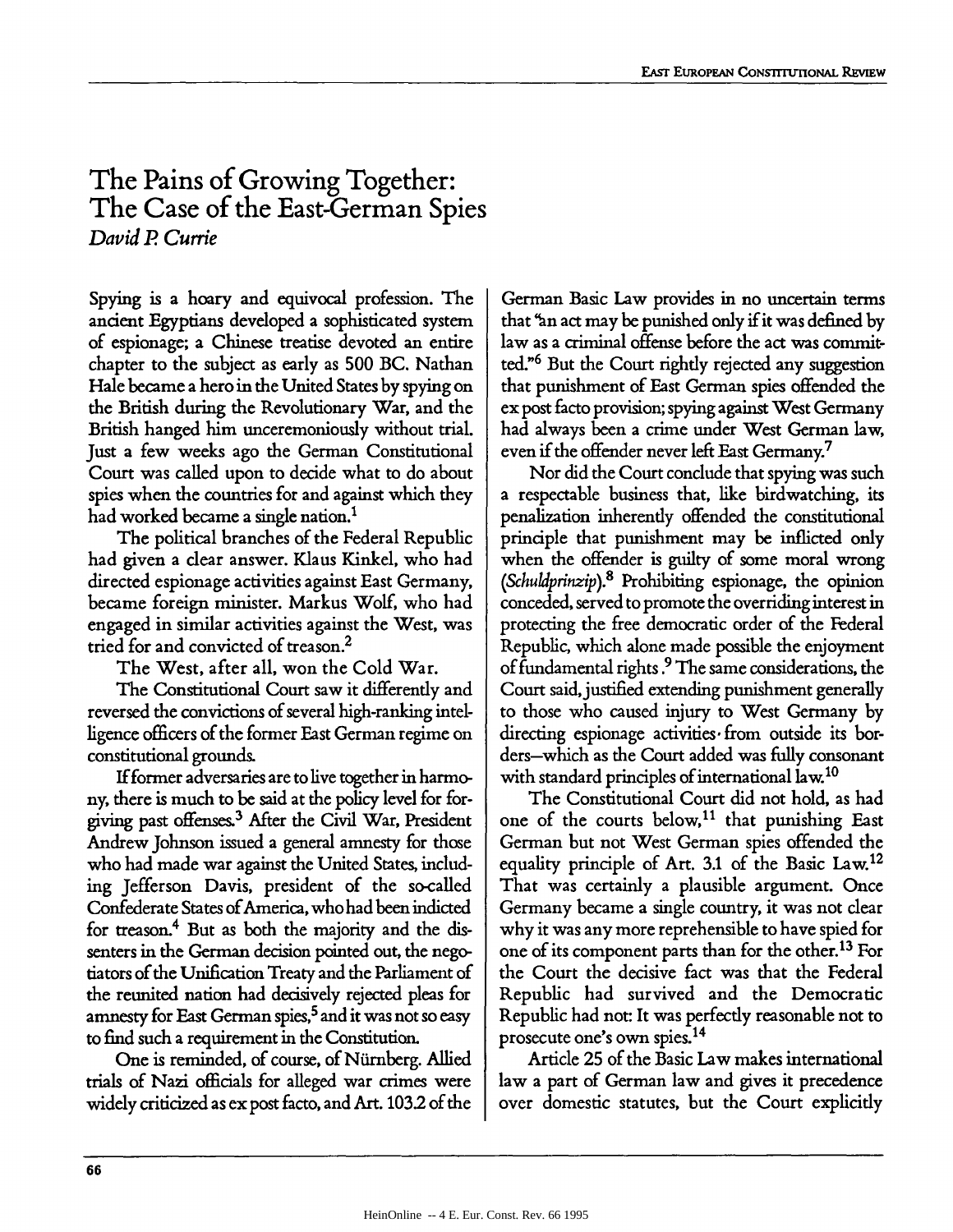denied that prosecution of East German spies was contrary to international norms. <sup>15</sup>

Finally, the Court did not hold that aflEast German spies were immune from prosecution after unification. Only East Germans who had confined their activities to East Germany or to other countries where they were safe from extradition were entitled to constitutional protection. The big fish who pulled the strings were to be left in freedom; the little fish who carried out their orders could be put or kept behind bars. <sup>16</sup>

The Court based its decision on the principle of proportionality *(Verhältnismäßigkeit*).<sup>17</sup>

The Basic Law says nothing about proportionality. The doctrine has its roots in an eighteenth-century codification of Prussian law, which without purporting to limit legislative competence authorized the administration *(Poize)* to take *necessary measures (Se nthigen Anstaten)* to protect the public peace, order, and securi**ty.18** The Constitutional Court from the first found it an implicit constitutional limitation on the powers ofall branches of government.<sup>19</sup> Even those fundamental rights which are subject to statutory restriction-such as the right to freedom from bodily restraint guaranteed by Art. 22-or which find their limits in "the constitutional order"-ie., the general freedom of action *("a/gemeine Handlungsfreiheit"*) the Court has perceived in the right to free development of personality protected by Art. 2.1<sup>20</sup>-are safe against any limitation that does not pass the proportionality test.

Not surprisingly, there has been some uncertainty as to *where* the proportionality requirement is found in the Basic Law. The prevailing view is that it is one aspect of the general principle of the rule of law *(Rechtsstaat),21* which itself (insofar as the central authorities are concerned) is merely implicit in the various structural provisions of Art. 20.<sup>22</sup>

Proportionality is the German counterpart of the American doctrine of substantive due process.<sup>23</sup>

As the Court said in the present case, the proportionality test has three parts. Any limitation of fundamental rights must be adapted *(eeignet)* to the attainment of a legitimate purpose, necessary *(erforderich)* to that end, and not overly burdensome *(unzumutbar) in* comparison to the benefits to be achieved.<sup>24</sup>

The Court had no difficulty with the first two requirements, which are concerned with the relation between ends and means: punishment for spying was the only way to achieve the statutory goaL It was the third prong of the test, the relation between costs and benefits (sometimes referred to as "proportionality in the narrower sense") on which the spy prosecutions foundered.<sup>25</sup>

East German spies, the Court acknowledged, had offended West German law; but they were safe from prosecution, both practically and legally, so long as they remained in the East.<sup>26</sup> Against persons in that protected position, said the Court, the West German laws could have little deterrent effect; to subject them to proceedings made possible only because unification had extended the Federal Republic's authority would impose upon them a particularly heavy burden.<sup>27</sup> The fact that West German spies escaped punishment for similar activities, while not enough to offend the equality provision, enhanced the harshness *(Schd fe)* of this burden; and it was detrimental to the unification process to continue to treat East Germany for this purpose as a foreign state.<sup>28</sup> Any remaining contribution of such prosecutions to national security, the Court concluded, was "clearly outweighed" by these considerations.<sup>29</sup>

Three dissenting Justices argued that the Court had undervalued the interest in national security; prosecution would help to deter both others and the defendants themselves from committing further acts of espionage against the Federal Republic.<sup>30</sup> There is little profit in haggling here over who had the better of this debate, for we have left the domain of legal analysis. Whether one interest outweighs another is an essentially political decision on which reasonable minds obviously can differ, and they did.

Precisely therein lies the dissenters' principal objection. Whether to grant a general amnesty, they argued, was a political decision to be made by the political branches of government; the Court had overstepped the boundary between judicial and legislative authority.<sup>31</sup>

But the distinction between adjudication and legislation always blurs when a court undertakes to determine whether a policy decision is arbitrary, or disproportionate, or unreasonable. It is the essence of constitutional doctrines like these that courts retrace the same paths of decision that the political branches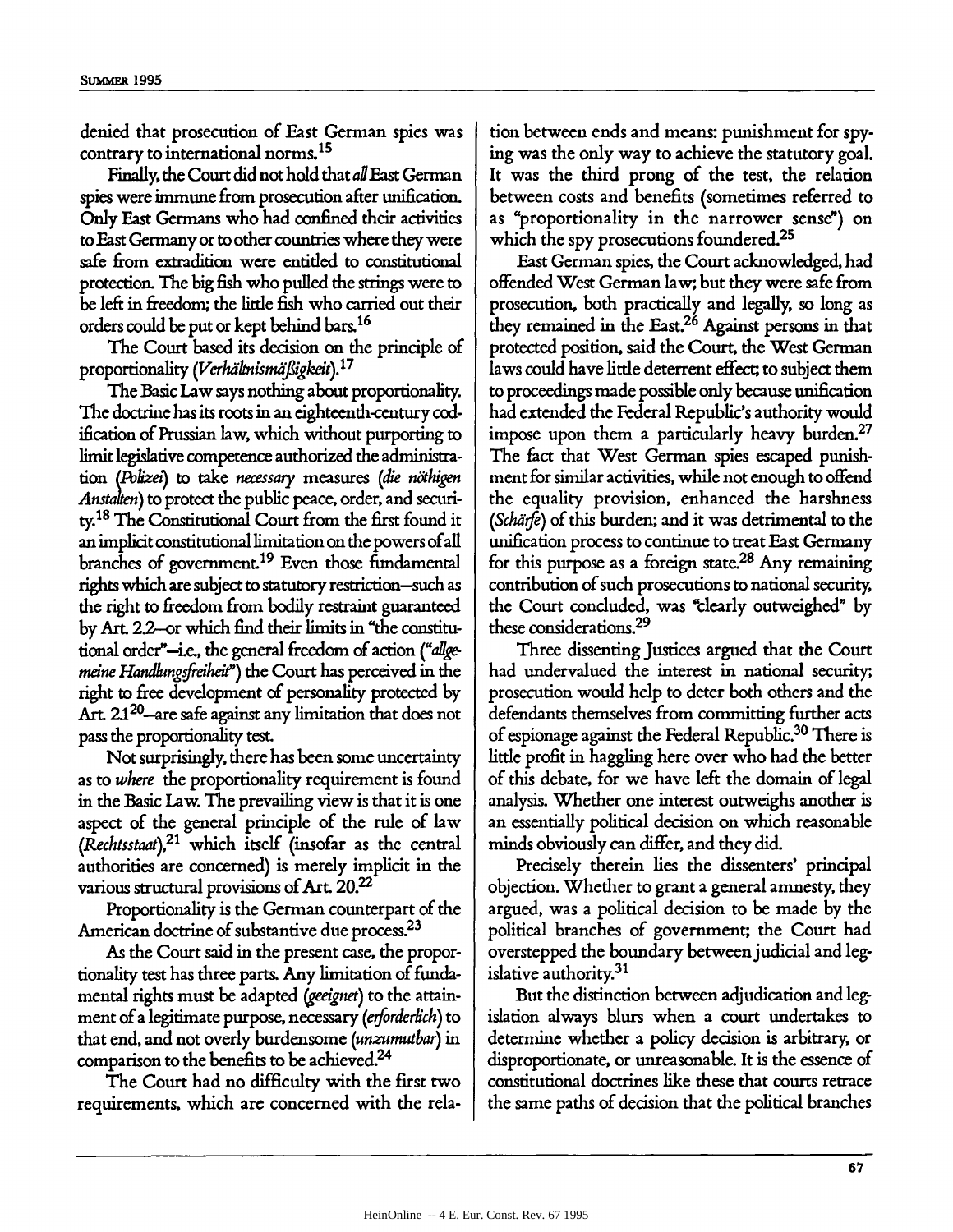have followed, giving more or less deference to their conclusions. We have seen this in the United States with decisions striking down legislative attempts to prohibit slavery, to limit working hours, and to forbid abortion.<sup>32</sup> The German Court is no stranger to this process; its reports are studded with cases secondguessing legislative judgments, in matters ranging from sex-change operations and limitation of the number of drugstores to the romantic question of hunting with falcons **.33**

The dissenters did not challenge the proportionality principle itself; they argued that it had been misapplied. Prior decisions, they said, suggested that proportionality should be determined case by case, not for a whole category of persons; and the only factors that could properly be weighed against the interest in security were a diminished degree of blameworthiness and the possibility that sanctions might no longer serve their purpose.<sup>34</sup> And of course the dissenters added that the majority had not given sufficient deference to the views of the political branches **.35**

My own reading of earlier proportionality cases in the Constitutional Court does not suggest any very high degree of deference to legislative or executive conclusions.<sup>36</sup> Nor does there appear to be any shortage of precedent for the Court's authority to find that political decisions offend the proportionality principle as to whole classes of people.<sup>37</sup> As a historical matter there seems to be more to the dissenters' objection that extraneous factors such as the effect of spy prosecutions on the integration process ought not to be considered, for conventional statements of the proportionality principle speak of balancing the interests served by a challenged measure against the burden it places upon the complaining parties.<sup>38</sup>

It is typical ofjudges to discover that constitutions that appear to be silent on the subject give them power to strike down unreasonable legislative or exec-

Notes:

2 See *New York TimesJune* **6,1995,** Section **A,** p 11. Treason is commonly limited to betraying one's own country, but the German definition

utive actions. It is also typical for them to look for formulas that limit, or ostensibly limit, the discretionary nature of their decisions. Thus the US Supreme Court in administering its homemade doctrine of substantive due process tends to hedge it about with legalistic categories like "fundamental rights" or businesses "affected with a public interest,"<sup>39</sup> and the Constitutional Court divides proportionality into three parts, the last of which the dissenters in the spy case insisted should be interpreted narrowly. For, as the dissenting justices observed, the more open-ended the constitutional standard becomes, the harder it is to distinguish what the judges do from that which is done by those to whom the Constitution entrusts the task of making policy; and the harder it is to explain why it is appropriate for it to be done by politically irresponsible judges in a democracy.

The difficulty is compounded when, as is the case with substantive due process in the United States and proportionality in the Federal Republic, thej udges are applying principles that they themselves have read into the Constitution. For what Justice Byron White said not long ago about the Supreme Court of the United States is equally true of courts in other countries blessed with a republican form of government "The Court is most vulnerable and comes nearest to illegitimacy when it deals with judge-made constitutional law having little or no cognizable roots in the language or design of the Constitution."<sup>40</sup> The East German spy decision was by no means the first to raise this question in Germany, and it will surely not be the last. But one may perhaps be forgiven for wondering whether, whatever good it may have done in the individual case, such a decision will serve in the long run to strengthen or to weaken the crucial institution ofjudicial review.

## *David P Currie is Edward IL Levi Distinguished Service Professor of* Law *at the University of Chicago Law &hooL*

extends to anyone who reveals state secrets to a foreign power, § 94.1 StGB (the criminal code). The charges against Wolf and against the parties to the cases before the Constitutional Court also included violations of **§** 99.1 StGB, which forbids espionage against the Federal Republic on behalf

**<sup>1</sup>** - BVerfG, Decision of May 15, 1995, Case Nos 2 BvL 19/91 et al (not yet officially reported).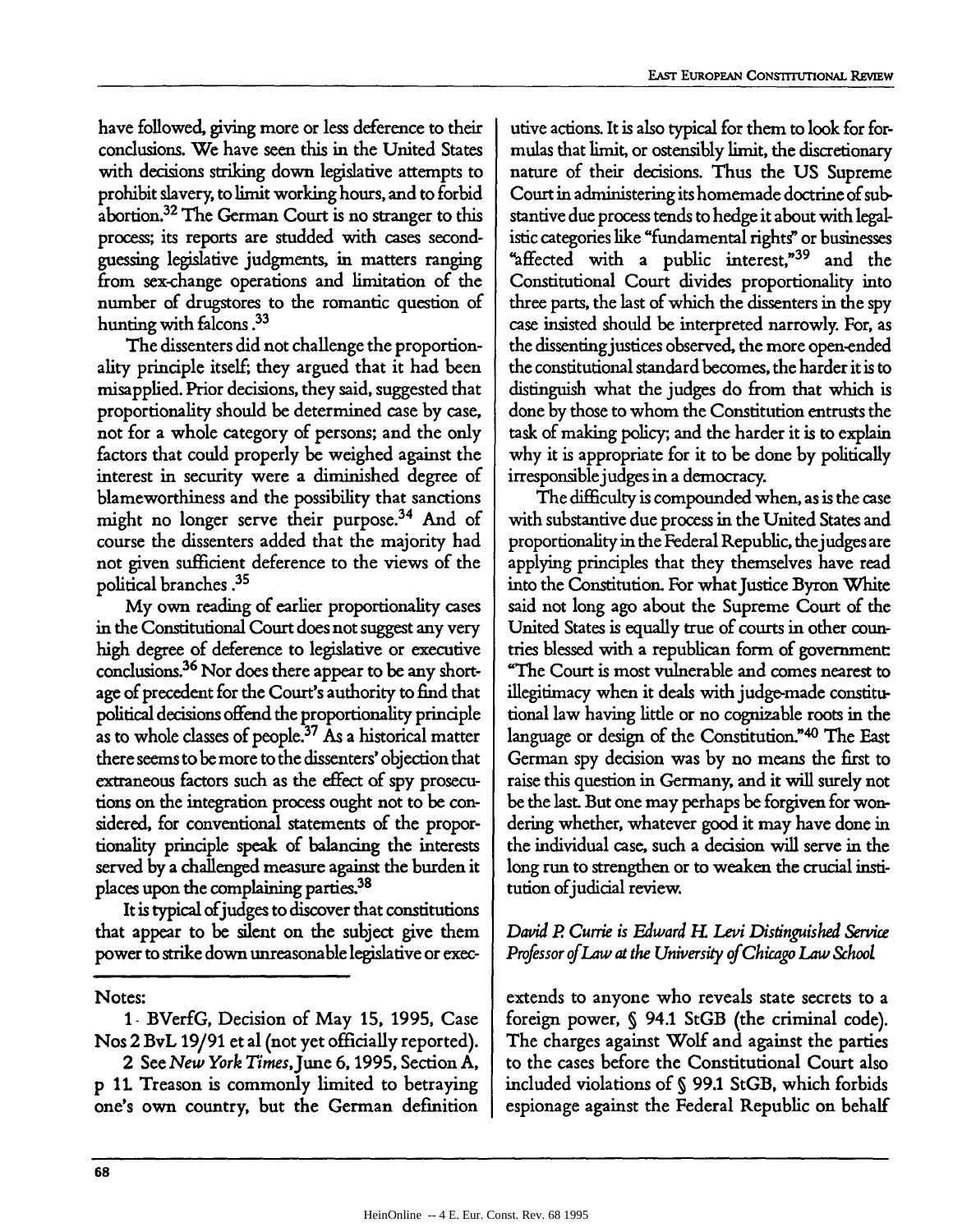of any foreign power.Wolf himself was not a party to those cases; his appeal to the Federal Court of Justice was pending at the time of the Constitutional Court's decision. See *Siiddeutsche Zeitung,* May 26, 1995, p 4.

3 See dissenting opinion of Justices Klein, Kirchhof and Winter at 14-15.

4 6 Richardson, Messages and Papers of the Presidents 708 (Dec 25, 1868). See generally Jonathan Truman Dorris, *Pardon and Amnesty Under Lincoln and Johnson* (North Carolina, 1953).

5 See slip opinion at 11-13; dissenting opinion at 1.

6 Arguably this provision permits prosecution for acts that violated generally accepted principles of international law, which Art. 25 makes a part of German law; but spying is not an offense against international law. See slip opinion at 66.

7 See id at 60-63; **§ S** 5.4, 9.1 94.1, 99.1 StGB.

8 See 20 BVerfGE 323, 330-36 (1966); 45 BVerfGE 187,228 (1977). See also slip opinion at 66: "Generally the state imposes criminal sanctions on activities that fall short of an ethical minimum."

9 Id at 51-53. See also 57 BVerfGE 250, 262 **ff** (1981); 28 BVerfGE 175, 183 ff (1970).

**10** Slip opinion at 63. These principles are conventional learning in the United States. See Restatement Third, Foreign Relations, **§** 402.c (1987) (affirming that, subject to certain exceptions, a state has legislative jurisdiction with respect to "conduct outside its territory that has or is intended to have substantial effect within its territory"); cf Restatement, Conflict of Laws, **S 377** (1934): "The place of wrong is in the state where the last event necessary to make an actor liable for an alleged tort takes place."

11 See slip opinion at 22-23. See also the argument of counsel in id at 31-32.

12 "All persons shall be equal before the law."

**13** See slip opinion at 66 (noting that international law draws no distinction between spying for good states and spying for bad ones.) Of course there may have been differences in the methods employed by East and West German spies that might justify differential treatment, but the charges before the Court were based on the generic act of spying. See id at 23, 67-68.

14 See id at 53-54.

15 See id at 55-59.

16 See dissenting opinion at 26, 28-29 (understandably suggesting that this distinction itself raised a serious problem under the equality clause).

17 See slip opinion at 62.

18 Allgemeines Landrecht für die Preußischen Staaten, pt II, tit 17, **§** 10 (1794).

19 See, e.g., 2 BVerfGE 266,280-81 (1953).

20 6 BVerfGE 32, 36-37 (1957) (Elfes). See David P. Currie, *The Constitution of the Federal Republic of Germany* 316-17 (1994).

21 See e.g., slip opinion at 62.

22 The constituent states *(Länder)*, on the other hand, are expressly required to conform to the Rechtsstaat principle. See Art. 28.1 GG. For a more detailed look at the Rechtsstaat and proportionality principles see Currie, *The Constitution of the Federal Republic ofGermany* at 18-20, 307-09 (cited in note 20).

23 See id. at 274-75,305-21.

24 See slip opinion at 63.

25 Id.

26 See id. at 68-69 (noting that East Germany would not extradite its own spies and that the 1972 treaty between the two Germanies, by requiring each state to respect the autonomy of the other, forbade West German authorities to take action in East Germany).

27 "Durch so eine Strafverfolgung werden sie in besonderem Mafle *betroffen."* Id. at 70.

28 Id. at 71

29 Id. at **73.** The balance **of** interests was different, the Court added, for those who had acted within the original Federal Republic or in a third state that did not protect their activities, for they could have had no expectation of immunity from apprehension and thus were more susceptible to deterrence. The permissibility of punishing them, the Court said, would have to be determined by balancing the competing interests case by case. Id. at **70,** 75-77 (suggesting also that in some cases their offenses may have been more serious).

30 See dissenting opinion at 2, 11-12 (noting that it would also serve the interest in retribution for past offenses). On the other side of the balance, the dissenters added, with considerable force, the defendants' reliance on the continued existence of a separate East German state to insulate them from prosecution was not worthy of